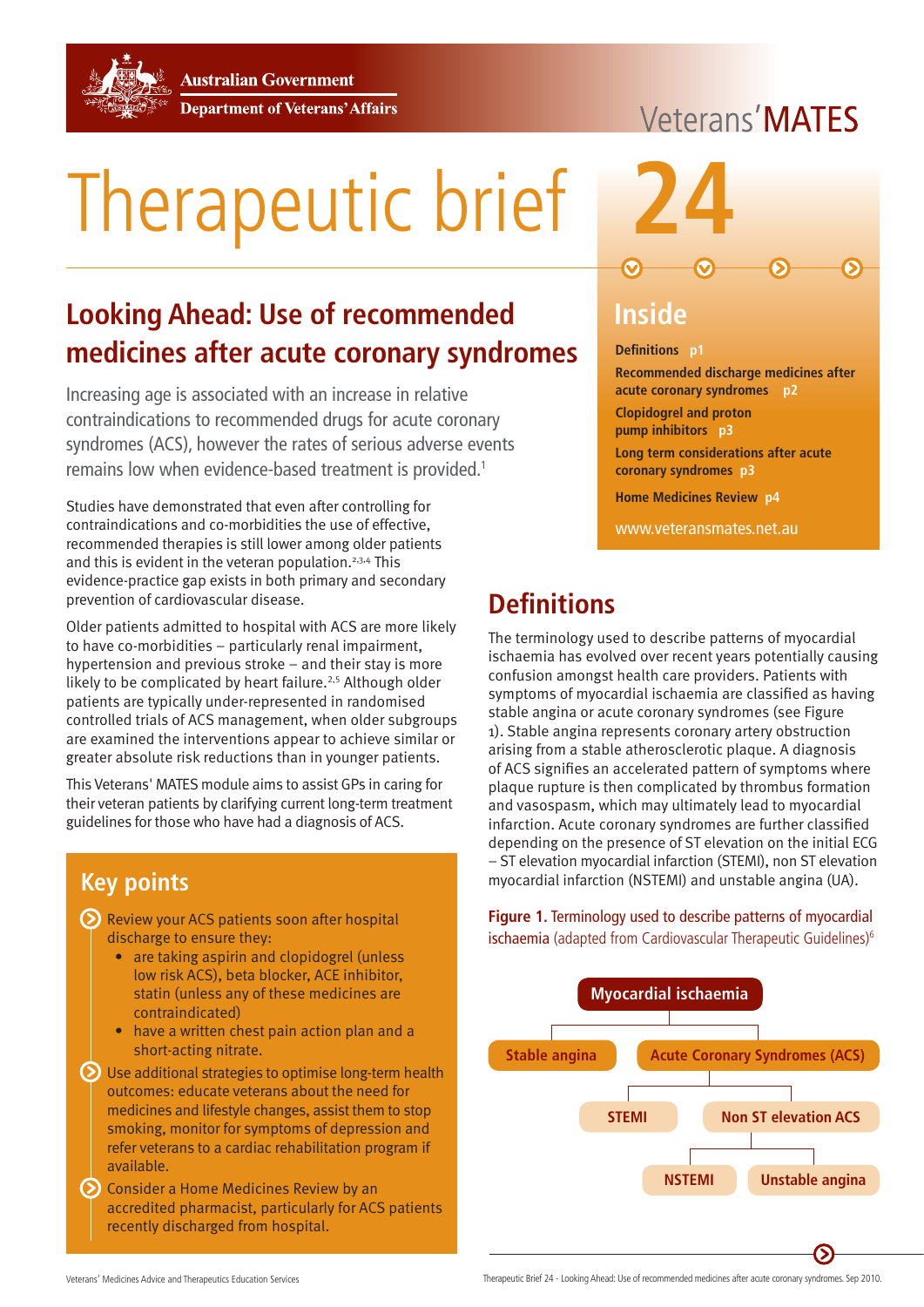## **Recommended discharge medicines after acute coronary syndromes6,7**

Acute coronary syndromes are associated with a high risk of early recurrent ischaemic events. This risk is reduced by the use of recommended medicines. It is important to determine whether your veteran patients discharged from hospital after ACS are currently taking each of the

recommended medicines. If a recommended medicine has not been prescribed and no reason documented, follow up is required. For recommended starting and target doses see the Australian Medicines Handbook.<sup>8</sup>

| <b>Drug</b>          | Recommendation                                                                                                                                                                                                                                                                                | <b>Benefits</b>                                                                                                                                                                                                                                                                               | <b>Considerations</b>                                                                                                                                                                                                                                                                                                                                                                                                 |
|----------------------|-----------------------------------------------------------------------------------------------------------------------------------------------------------------------------------------------------------------------------------------------------------------------------------------------|-----------------------------------------------------------------------------------------------------------------------------------------------------------------------------------------------------------------------------------------------------------------------------------------------|-----------------------------------------------------------------------------------------------------------------------------------------------------------------------------------------------------------------------------------------------------------------------------------------------------------------------------------------------------------------------------------------------------------------------|
| <b>Aspirin</b>       | Commence following ACS and<br>continued long term*.                                                                                                                                                                                                                                           | Confers a 22% risk reduction of further<br>non-fatal MIs. <sup>9</sup>                                                                                                                                                                                                                        | Contraindications include known allergy,<br>active peptic ulcer, retinal bleeding and severe<br>untreated hypertension.                                                                                                                                                                                                                                                                                               |
| Clopidogrel          | Consider commencing in<br>combination with aspirin** after:<br>• stent insertion<br>STEMI/NSTEMI<br>$\bullet$<br>high risk unstable angina<br>$\bullet$<br>Avoid combination in low risk<br>ACS patients.*** Clopidogrel can<br>be used as a single agent when<br>aspirin is contraindicated. | Additional 20% relative risk reduction for<br>non-fatal MI at 1 yr in CURE trial which<br>looked at a high risk ACS population.<br>Greatest benefit of dual antiplatelet<br>therapy in preventing ischaemic events<br>occurs soon after ACS and in those at<br>greatest risk. <sup>9,11</sup> | The CHARISMA trial noted an increased risk of<br>moderate bleeds. <sup>10</sup> In the CURE trial, bleeding<br>complications were significantly more common<br>with aspirin plus clopidogrel than with aspirin<br>alone (8.5% vs. 5%). <sup>11</sup> Continued surveillance<br>of bleeding risk/benefits of dual antiplatelet<br>therapy is warranted in older patients.                                              |
| <b>Beta blocker</b>  | Should be prescribed for patients<br>early after ACS and continued<br>long term.                                                                                                                                                                                                              | Beta blockers have been shown in many<br>trials to reduce morbidity and mortality<br>across all age groups after STEMI and<br>NSTEMI. <sup>12</sup>                                                                                                                                           | Major contraindications include reactive<br>airways disease, severe bradycardia,<br>pulmonary oedema and hypotension.<br>Calcium channel blockers may be used as an<br>alternative where angina is ongoing and beta<br>blockers are contraindicated.                                                                                                                                                                  |
| <b>ACE inhibitor</b> | Should be started early after<br>ACS and continued long term,<br>especially in those with a low<br>ejection fraction and anterior MI.                                                                                                                                                         | ACE inhibitors reduce ventricular<br>remodeling days to weeks after MI.                                                                                                                                                                                                                       | Contraindications include allergy, renal<br>failure and hypotension. Check renal function<br>before starting and again after 1-2 weeks.<br>Impaired renal function is not an absolute<br>contraindication. Mild non-progressive<br>increase in creatinine after starting an ACE<br>inhibitor is acceptable. Angiotensin receptor<br>blockers can be used as an alternative where<br>ACE inhibitors are not tolerated. |
| <b>Statin</b>        | Should be initiated for all<br>patients regardless of serum<br>cholesterol level.                                                                                                                                                                                                             | Short-term statin therapy is associated<br>with improved coronary endothelial<br>function and reversal of prothrombotic<br>states. Statin therapy has been shown to<br>reduce early recurrent ischaemic events<br>after ACS. <sup>13</sup>                                                    | Monitor liver function and for symptoms<br>suggestive of myopathy. Consider an<br>alternative statin or dose reduction if not<br>tolerated.                                                                                                                                                                                                                                                                           |
| <b>Nitrate</b>       | All patients should be prescribed a<br>short-acting nitrate and taught how<br>and when to use it.                                                                                                                                                                                             | Nitrates have not been shown to improve<br>mortality outcomes after MI but short<br>acting nitrates are an integral part of<br>the management of acute myocardial<br>ischaemia. <sup>14</sup>                                                                                                 | Advise patients to administer when sitting or<br>lying down. Sublingual glyceryl trinitrate spray<br>has a longer shelf life than tablets. For tablets,<br>spit out remainder of tablet when angina is<br>relieved to avoid headache.                                                                                                                                                                                 |

\*For those ACS patients who need to be on warfarin, Australian guidelines state aspirin may sometimes be added but "patients should be observed closely for signs of bleeding".<sup>7</sup> Aspirin and/or clopidogrel in addition to warfarin are particularly high risk combinations in the elderly.

\*\*There is currently a lack of data to guide the use of clopidogrel beyond 12 months in non ST elevation MI and unstable angina; decisions are made on an individual basis. The duration of clopidogrel use after stent insertion depends on the type of stent used and expert opinion should be sought.

\*\*\*Low-risk ACS includes those patients with unstable angina aged <65 years with no diabetes or renal disease where the onset of anginal symptoms has occurred within the last month or the angina has worsened in severity/frequency or the anginal threshold has been lowered.<sup>7</sup>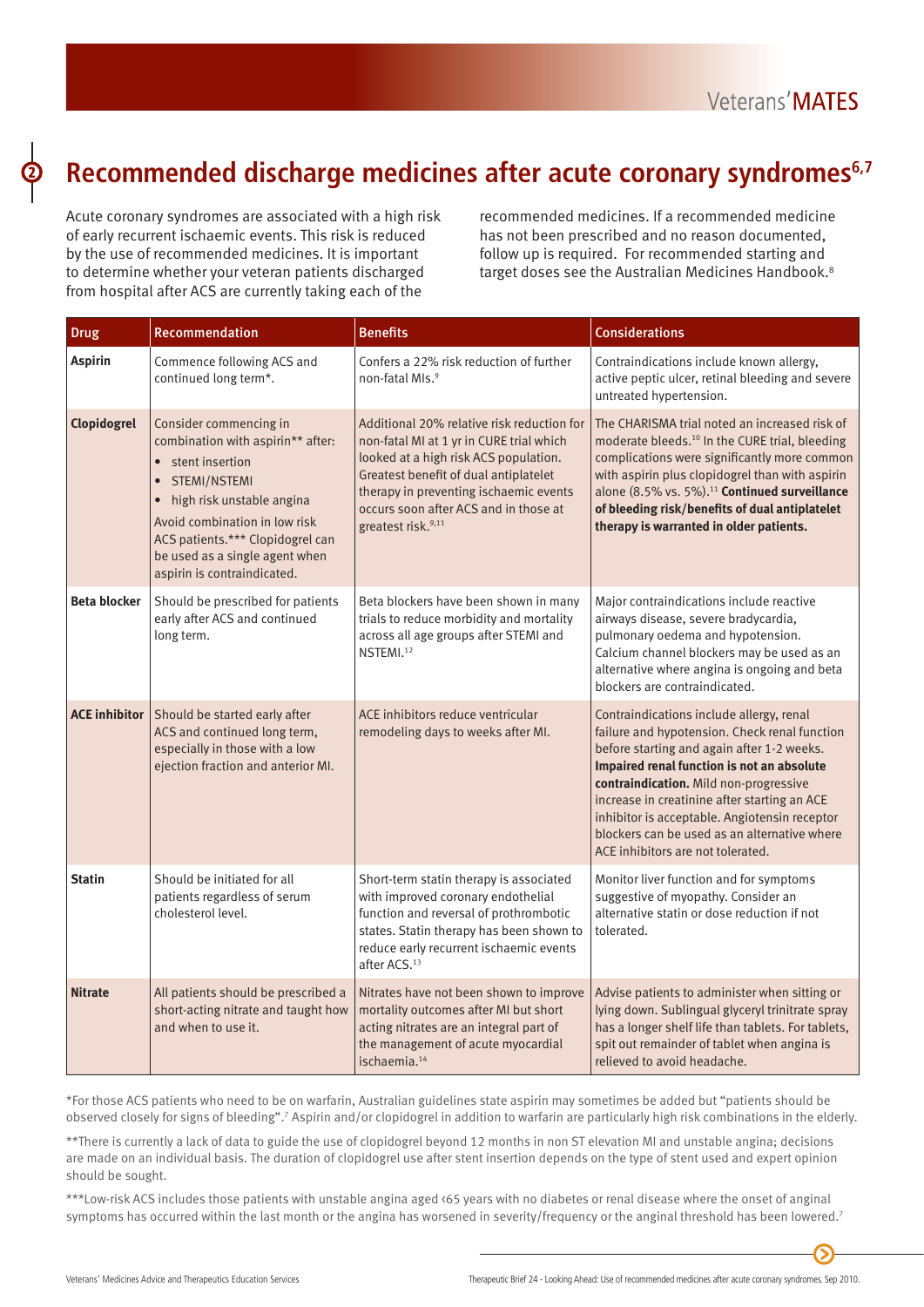Numerous studies have identified a failure to start secondary prevention medicine after a diagnosis of ACS both within the hospital setting or immediately after discharge, particularly for older patients.<sup>2,3,5</sup> Results from the GRACE study indicate statins are used less frequently in older patients and warfarin more frequently (probably reflecting the higher prevalence of atrial fibrillation).5 The likelihood of clopidogrel being initiated in hospital following NSTEMI has also been shown to decrease with advancing age.15

Patients with myocardial infarction (MI) are more likely to receive therapy in line with treatment guidelines than those with unstable angina.<sup>16</sup> Analysis of the DVA claims database indicates that a higher percentage of veterans hospitalised with MI received clopidogrel and beta blockers than those with angina and more veterans with angina received statins and nitrates than those with MI.4

## **Clopidogrel and proton pump inhibitors**

Proton pump inhibitors (PPIs) may decrease the formation of the active metabolite of clopidogrel and interfere with the inhibition of platelet aggregation. Retrospective studies involving small cohorts suggest that concomitant use of a PPI and clopidogrel is associated with an increased risk of cardiovascular events but results have been inconsistent.17,18 Differences in the pharmacokinetic

properties of the different PPIs used in the studies may partially explain differences in findings. The tendency for higher risk patients to be co-prescribed PPIs also confounds the results. Quantification of the effects of PPIs on reduced gastrointestinal bleeding and possible increased risk of cardiovascular events is still to be determined.

## **Long term considerations after acute coronary syndromes7**

#### **Chest pain action plan**

Following admission for ACS, all patients need to be provided with a written chest pain action plan which advocates:

- rest and self-administration of short-acting nitrates
- self-administration of aspirin unless contraindicated (most patients would already be taking aspirin)
- calling an ambulance if chest pain not resolved within 10 minutes.

#### **Cardiac rehabilitation program**

Ideally all patients with cardiovascular disease should be able to access, and be referred to, a cardiac rehabilitation program. It has been shown to enhance quality of life and functional status, and reduce hospitalisation, recurrent MI and long-term mortality.<sup>19</sup> In rural areas where this is not possible, GPs can initiate their own program using a recommended framework available from the National Heart Foundation website (see further information).

#### **Lifestyle advice**

Patients should be advised to make lifestyle changes to reduce their risk of further cardiac events including attaining a weight in the healthy range, regular physical activity, moderate alcohol intake and good nutrition

– a diet high in omega-3 fatty acids is recommended. Smoking cessation is essential and pharmacological interventions should be considered for these patients in addition to counseling.

A wide range of evidence indicates depression is an independent risk factor for cardiovascular disease, both in otherwise healthy subjects and in those with known cardiovascular disease.20 All patients with ACS need to be assessed for co-morbid depression and social isolation.

#### **Adherence to medical treatment**

Non-adherence to medicine is a common problem. Studies have shown discontinuation of medicines after MI tends to occur early after discharge and results in significantly higher mortality rates at one year.<sup>21</sup> High drop-off rates one year after discharge have also been noted for key medicines, particularly beta blockers and antiplatelet agents.<sup>22</sup>

**The transition from hospital discharge to the community setting appears to be a critical period.** It is important to assess medicine use early after hospital discharge and as part of the ongoing care of patients who have had a diagnosis of acute coronary syndrome.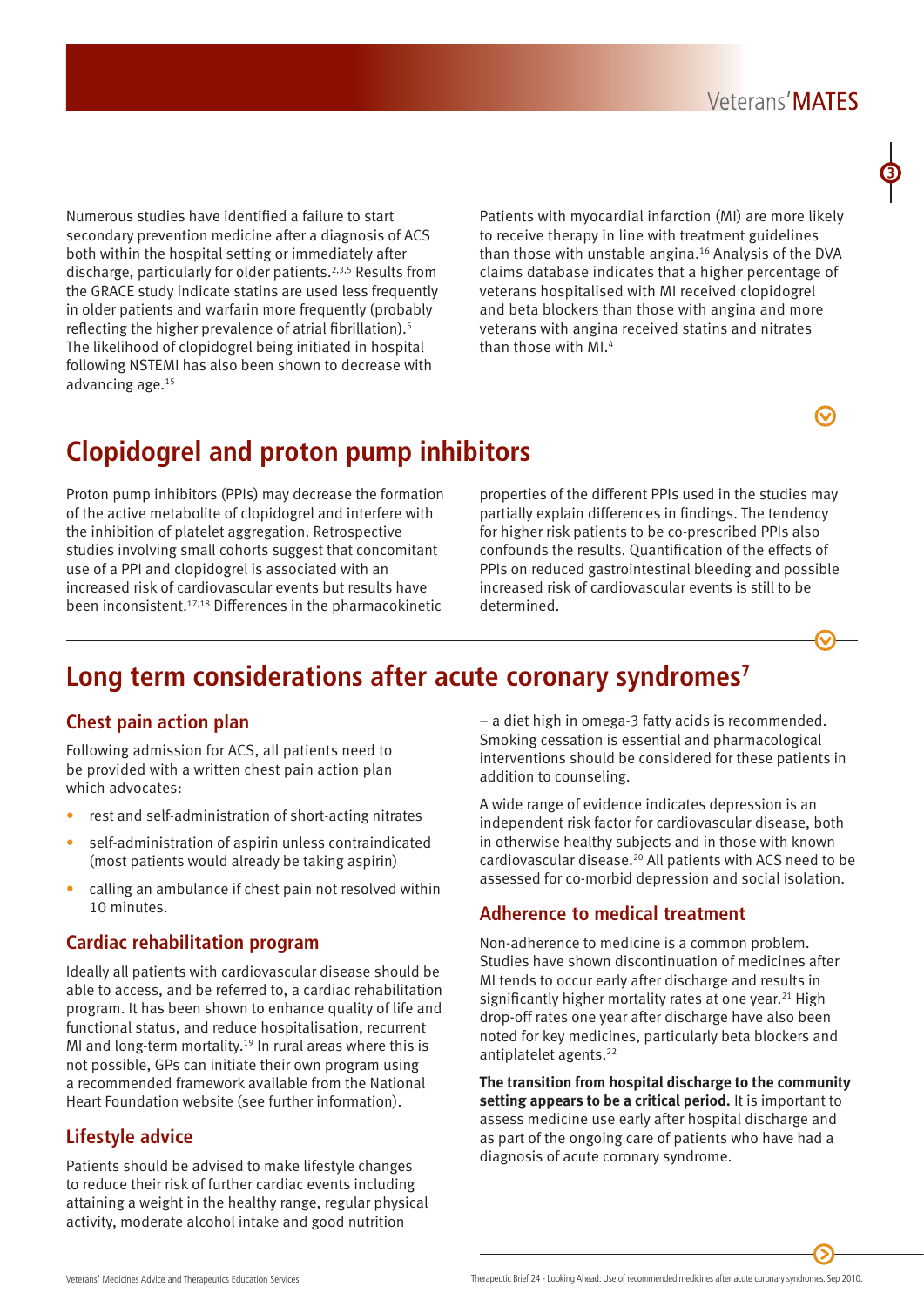## **Home Medicines Review**

Veterans with ACS are likely to be on complex medicine regimes. Consider the use of a Home Medicines Review (HMR) by an accredited pharmacist to help:

- reinforce patients' understanding of the diagnosis and need for each medicine, particularly those initiated recently
- $\odot$  identify issues affecting adherence to prescribed medicine
- identify potential interactions with other prescribed or over-the-counter medicines
- ensure patients are reminded of special considerations for each medicine
- ensure patients understand their written chest pain 6 action plan, and check that the patient understands that nitrate products must be in-date and readily accessible
- assist in promoting lifestyle changes to reduce the ဂ risk of further cardiac events
- identify those who would benefit from a dose administration aid.

**Home Medicines Reviews are of greatest benefit when the purpose of the HMR and required information are clearly specified. It is helpful to provide the accredited pharmacist with the patient's medical history, current medicines list and relevant pathology results.** 

## **Further information**

Framework for Cardiac Rehabilitation Programs:

**[http://heartfoundation.org.au/images/uploads/](http://heartfoundation.org.au/images/uploads/publications/Recommended-framework.pdf) [publications/Recommended-framework.pdf](http://heartfoundation.org.au/images/uploads/publications/Recommended-framework.pdf)**

## **References**

- 1. ACC/AHA 2007 Guidelines for the management of patients with unstable angina/non–ST-elevation myocardial infarction. A report of the American College of Cardiology/ American Heart Association Task Force on Practice Guidelines. http://content.onlinejacc.org/cgi/content/full/50/7/e1
- 2. Alexander K, Roe M et al. *Evolution in cardiovascular care for elderly patients with non-ST segment elevation acute coronary syndromes: Results from the CRUSADE national quality improvement initiative.* J Am Coll Cardiol 2005; 46: 1479-87
- 3 Walters D, Aroney C et al. *Variations in the application of coronary care in Australia: Results from a prospective audit of the treatment of patients presenting with chest pain.* MJA 2008; 188:218-223
- 4. Veteran's Datamart, University of South Australia, QUMPRC. Accessed February 2010
- 5. Devlin G, Gore M et al. *Management and 6-month outcomes in elderly and very elderly patients with high-risk non ST-elevation acute coronary syndromes: The global registry of acute coronary events.* European Heart Journal 2008; 29: 1275-1282
- 6. Cardiovascular Expert Group. *Therapeutic Guidelines: Cardiovascular.* Melbourne: Therapeutic Guidelines Limited; 2008
- 7. Acute Coronary Syndrome Guidelines Working Group. *National Heart Foundation of Australia and Cardiac Society of Australia and New Zealand Guidelines for the management of acute coronary syndromes 2006.* MJA 2006; 184(suppl 8): S1-S32
- 8. *Australian Medicines Handbook*. Adelaide: Australian Medicines Handbook Pty Ltd 2010
- 9. Lopes R, Alexander K. *Antiplatelet therapy in older adults with Non ST-segment elevation acute coronary syndrome: Considering risks and benefits.* Am J Cardiol 2009; 104 (suppl): 16C-21C
- 10. Bhatt D, Flather M et al. *Patients with prior myocardial infarction, stroke or symptomatic peripheral arterial disease in the CHARISMA trial.* J Am Coll Cardiol 2007; 49:1982-8
- 11. Gerschutz G, Bhatt, D. *The CURE trial: Using Clopidogrel in acute coronary syndromes without ST-segment elevation.* Cleveland Clinic Journal of Medicine 2002; 69; 377-385
- 12. Freemantle, N, Cleland, J, Young, P, et al. *Beta blockade after myocardial infarction: systematic review and meta regression analysis.* BMJ 1999; 318:1730
- 13. Schwartz G, Olsson A. *The case for intensive statin therapy after acute coronary syndromes*. Am J Cardiol 2005; 96 (suppl): 45F-53F
- 14. Reeder G. *Nitrates in the management of acute coronary syndrome.* www.uptodate.com Viewed 15th March 2010
- 15. Weaver M, Naylor J et al. *Acute coronary care in the elderly, part I: non–ST-segment–elevation acute coronary syndromes*: A scientific statement for healthcare professionals from the American Heart Association Council on Clinical Cardiology: In collaboration with the Society of Geriatric Cardiology. Circulation 2007; 115; 2549-2569
- 16. Chew DP, Amerena J et al. *Current management of acute coronary syndromes in Australia: observations from the acute coronary syndromes prospective audit.* Internal Medicine Journal 2007; 37: 741-748
- 17. Ray W, Murray K et al. *Outcomes with concurrent use of clopidogrel and proton pump inhibitors.* Ann Intern Med 2010; 152: 337-345
- 18. Stockl K, Le L et al. *Risk of rehospitalisation for patients using clopidogrel with a proton pump inhibitor.* Arch Int Med 2010; 170 (8): 704-710
- 19. Wenger NK. *Efficacy of cardiac rehabilitation in patients with coronary heart disease.* Literature review January 2010. www.uptodate.com Viewed May 10 2010
- 20. Ariyo A, Haan M et al. *Depressive symptoms and risks of coronary heart disease and mortality in elderly Americans.* Circulation 2000; 102:1773-1779
- 21. Ho M, Spertus J et al. *Impact of medication therapy discontinuation on mortality after myocardial infarction.* Arch Int Med 2006; 166: 1842-1847
- 22. Yan A, Tan M et al. *One-year outcome of patients after acute coronary syndromes (from the Canadian Acute Coronary Syndromes Registry*). Am J Cardiol 2004; 94: 25-29



#### Veterans' MATES

Provided by: University of South Australia | Quality Use of Medicines and Pharmacy Research Centre In association with: Discipline of General Practice, The University of Adelaide | Discipline of Public Health, The University of Adelaide | Repatriation General Hospital, Daw Park | NPS – Better choices, Better health | Australian Medicines Handbook | Drug and Therapeutics Information Service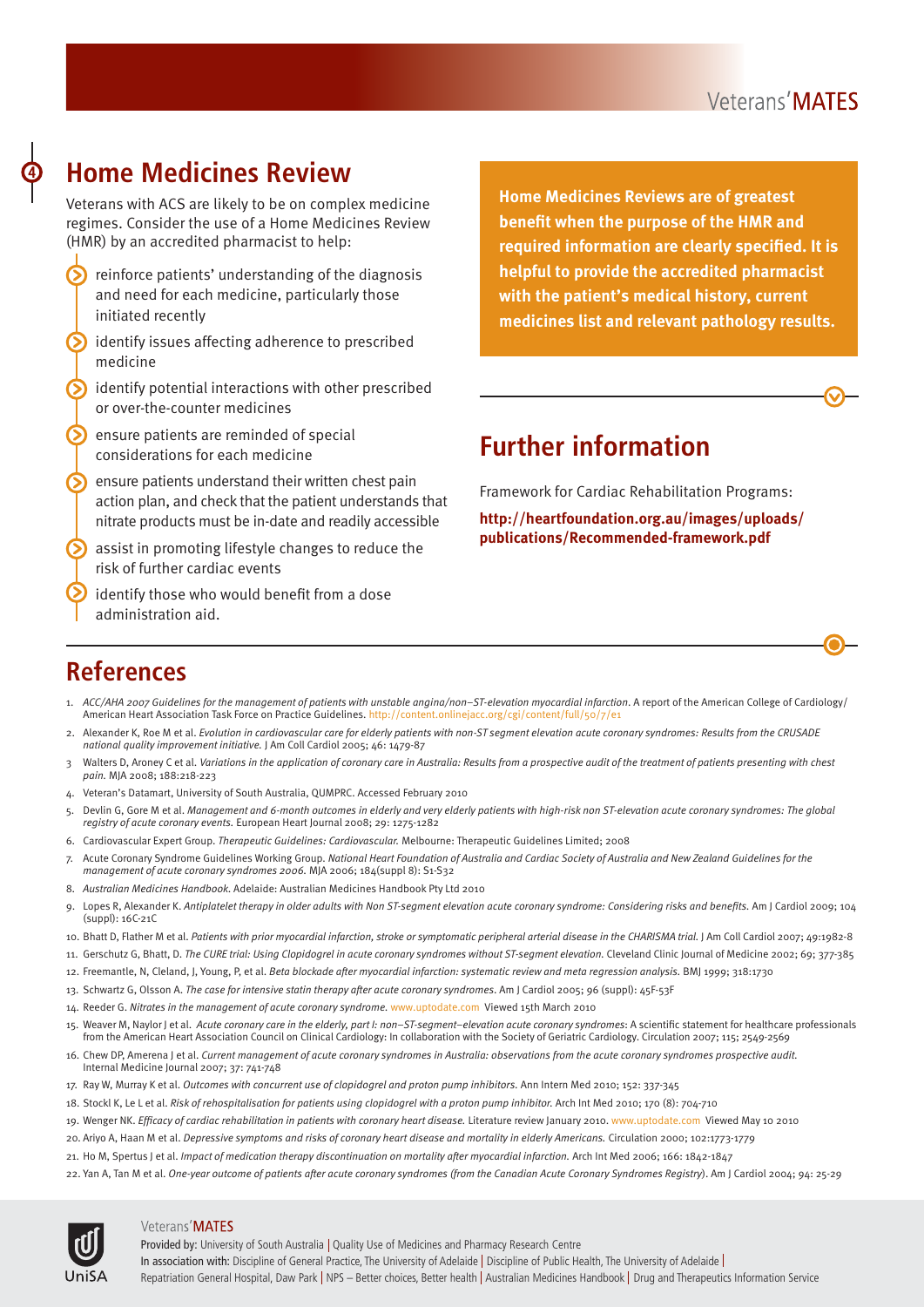

# **Home Medicines Review for veterans with acute coronary syndromes**

Over the next few months, accredited pharmacists may receive Home Medicines Review (HMR) referrals for veterans with acute coronary syndromes (ACS)\* as a result of the latest Veterans' MATES initiative. This therapeutic brief aims to reinforce long-term treatment guidelines for veterans who have a diagnosis of ACS. We have asked the veteran's GP to consider an HMR for these patients.

When you do receive such a referral, consider the following points as part as your review process. The veteran's GP will value concise feedback that includes the education you gave to the patient. If no problems are identified from the HMR, this positive result is just as important to feed back to the GP.

#### **GPs have been encouraged to consider the use of a Home Medicines Review, to help:**

- reinforce patients' understanding of the diagnosis and need for each medicine, particularly those initiated recently, which may include aspirin, clopidogrel, beta blocker, ACE inhibitor, statin and short-acting nitrate (see table page 2)
- identify issues affecting adherence
- identify potential interactions with other prescribed or over-the-counter medicines
- remind patients of special considerations for each medicine
- ensure patients understand their written chest pain action plan and that nitrate products must be in-date and readily accessible
- promote lifestyle changes to reduce the risk of further cardiac events, including attaining a healthy weight, regular physical activity, moderate alcohol intake, good nutrition and stopping smoking
- identify those who would benefit from a dose administration aid.

The veteran will have received a veterans' brochure, encouraging them to learn about their heart medicines and ask their doctor for a HMR, particularly if they have recently started these medicines.

Copies of the therapeutic brief and veteran brochure are available on the Veterans' MATES website **[www.veteransmates.net.au](http://www.veteransmates.net.au)**

HMRs can improve health outcomes for veterans.<sup>1</sup> Thank you for your work with veterans and we hope this information will help you respond to a GP's HMR referral for veterans with ACS.

Veterans' MATES would like to work more closely with accredited pharmacists to help you improve health outcomes for veterans. Please complete the enclosed response form to help us better meet your needs.

<sup>\*</sup>Diagnoses in the referral letter used to describe ACS: ST elevation myocardial infarction (STEMI), non ST elevation myocardial infarction (NSTEMI) and unstable angina (see therapeutic brief).

<sup>&</sup>lt;sup>1</sup> Roughead EE, Barratt JD, et al. The effectiveness of collaborative medicine reviews in delaying time to next hospitalisation for heart failure patients in the practice setting: results of a cohort study. Circulation: Heart Failure 2009 Sep;2(5):424-8.